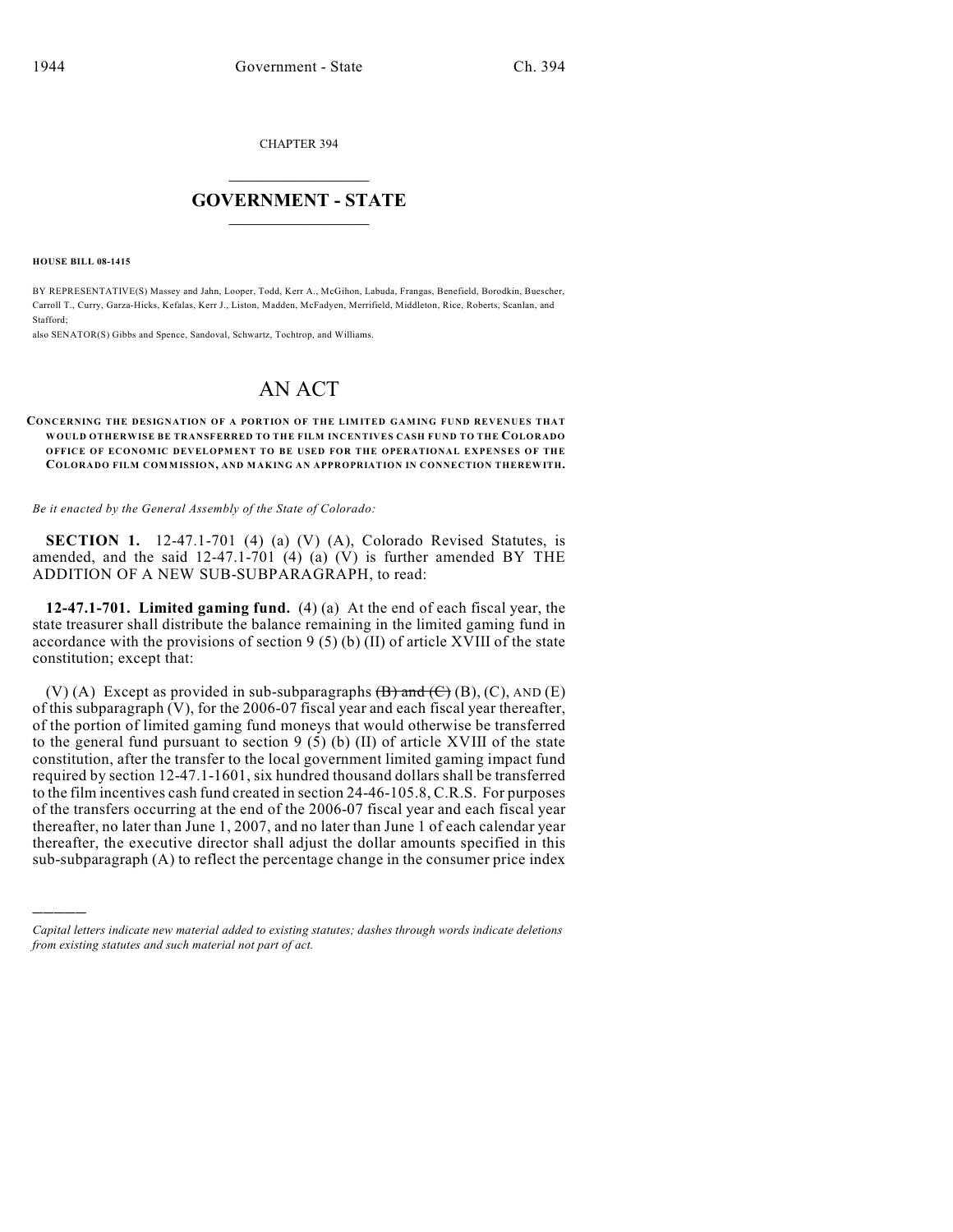for the Denver metropolitan area. As used in this sub-subparagraph (A), "percentage change in the consumer price index for the Denver metropolitan area" means the percentage change between the two published annual estimates of the consumer price index for the Denver-Boulder-Greeley combined statistical area for all urban consumers, all goods, as defined and officially reported by the bureau of labor statistics in the United States department of labor for the two calendar years immediately preceding the calendar year in which the adjustment is made.

(E) FOR THE 2008-09 FISCAL YEAR, OF THE PORTION OF LIMITED GAMING FUND MONEYS THAT WOULD OTHERWISE BE TRANSFERRED TO THE FILM INCENTIVES CASH FUND PURSUANT TO SUB-SUBPARAGRAPH (A) OF THIS SUBPARAGRAPH (V), THREE HUNDRED THOUSAND DOLLARS SHALL BE TRANSFERRED TO THE COLORADO OFFICE OF ECONOMIC DEVELOPMENT, CREATED IN SECTION 24-48.5-101 (1), C.R.S., TO BE USED FOR THE OPERATING COSTS OF THE COLORADO FILM COMMISSION. IN THE EVENT THAT THE AMOUNT OF MONEYS TRANSFERRED TO THE FILM INCENTIVES CASH FUND IS ADJUSTED PURSUANT TO SUB-SUBPARAGRAPH (B) OR (C) OF THIS SUBPARAGRAPH (V), THE GENERAL ASSEMBLY SHALL DETERMINE THE AMOUNT OF LIMITED GAMING FUND MONEYS, IF ANY, THAT SHALL BE TRANSFERRED TO THE COLORADO OFFICE OF ECONOMIC DEVELOPMENT FOR THE OPERATING COSTS OF THE COLORADO FILM COMMISSION, AS AUTHORIZED PURSUANT TO THIS SUB-SUBPARAGRAPH (E).

**SECTION 2.** 24-46-105.8 (4) (a), Colorado Revised Statutes, is amended to read:

**24-46-105.8. Performance-based incentive for film production in Colorado - film incentives cash fund - definitions.** (4) (a) For the 2006-07 fiscal year and for each fiscal year thereafter, the general assembly shall annually appropriate the moneys transferred to the fund pursuant to section  $12-47.1-701$  (4) (a) (IV), C.R.S. SECTION 12-47.1-701 (4) (a), C.R.S., to the commission to be used for performance-based incentives for the motion picture industry pursuant to the provisions of this section.

**SECTION 3. Appropriation - adjustments to the 2008 long bill.** (1) For the implementation of this act, the appropriation made in the annual general appropriation act for the fiscal year beginning July 1, 2008, from the film incentives cash fund created in section 24-46-105.8 (6) (a), Colorado Revised Statutes, to the office of the governor, economic development programs, film incentives is reduced by three hundred thousand dollars (\$300,000).

(2) In addition to any other appropriation, there is hereby appropriated, out of the portion of limited gaming fund moneys transferred to the Colorado office of economic development pursuant to section  $12-47.1-701$  (4) (a) (V) (E), Colorado Revised Statutes, for distribution to the Colorado film commission, for the fiscal year beginning July 1, 2008, the sum of three hundred thousand dollars (\$300,000), or so much thereof as may be necessary, for the implementation of this act.